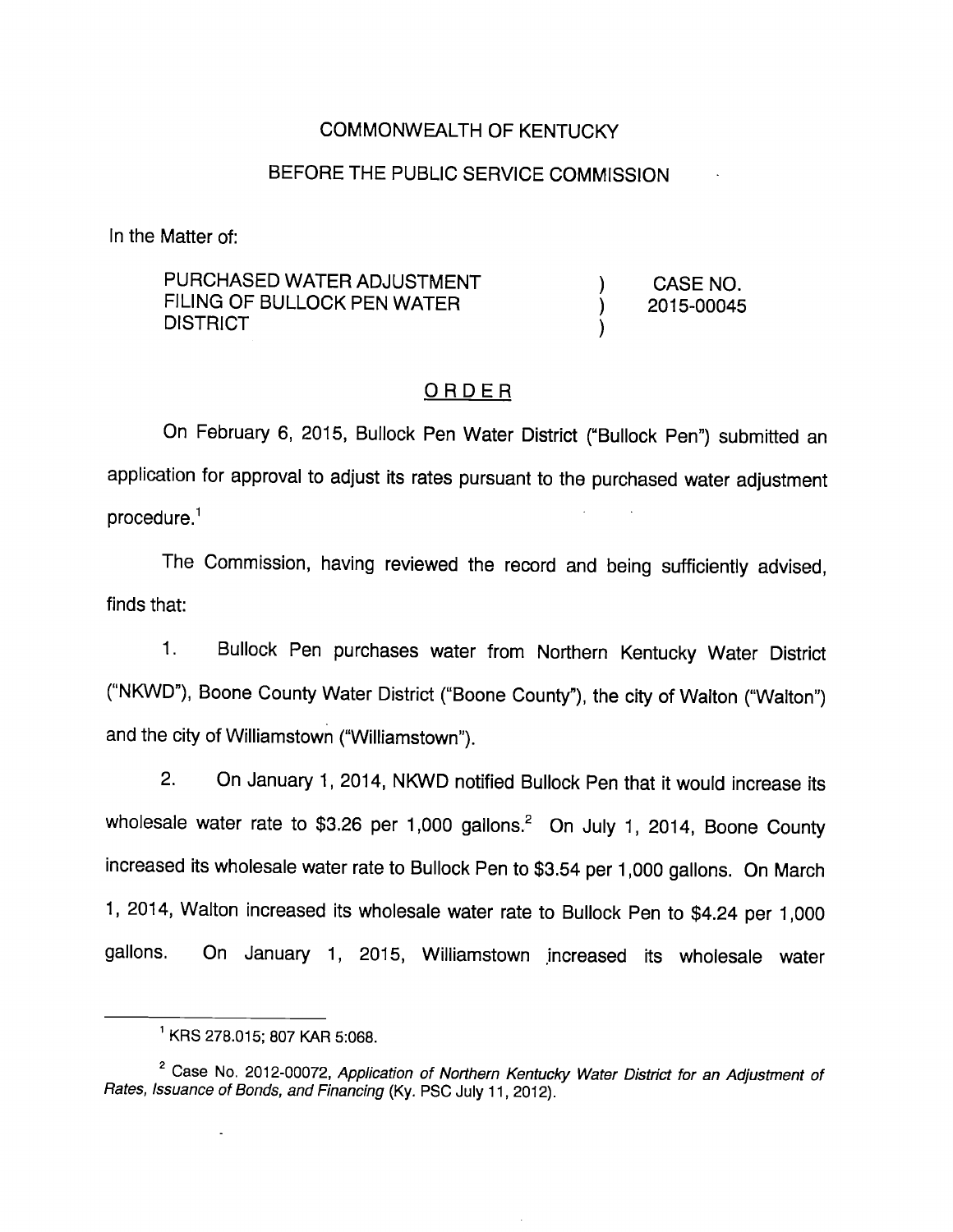rate to Bullock Pen to \$3.10 per 1,000 gallons. Bullock Pen proposes to increase its water rates, effective March 1, 2015, to reflect the increased cost of purchased water.

3. During the 12 months ended November 30, 2014, Bullock Pen purchased 175,534,743 gallons of water from NKWD, 33,384,700 gallons from Boone County, 47,343,600 gallons from Walton, and 71,946,000 gallons from Williamstown for a total of 328,209,043 gallons. Bullock Pen sold 339,674,332 gallons of water during the same 12 months. The increase in the cost of purchased water is \$68,021.02, resulting in a purchased water adjustment factor of \$0.20 per 1,000 gallons.

4. The purchased water adjustment factor of \$0.20 per 1,000 gallons as calculated in Appendix A to this Order is fair, just, and reasonable and should be approved.

5. In its application. Bullock Pen incorrectly applied the purchased water adjustment factor to its 5/8-inch x 3/4-inch meter rates.

6. Bullock Pen neglected to include the bulk loading station rate in the schedule of proposed rates provided in the application.

7. The rates as set forth in Appendix B to this Order are fair, just, and reasonable and should be approved for water service rendered on and after March 1, 2015.

#### IT IS THEREFORE ORDERED that:

1. The purchased water adjustment factor of \$0.20 per 1,000 gallons is approved.

2. The rates proposed by Bullock Pen are denied.

-2- Case No. 2015-00045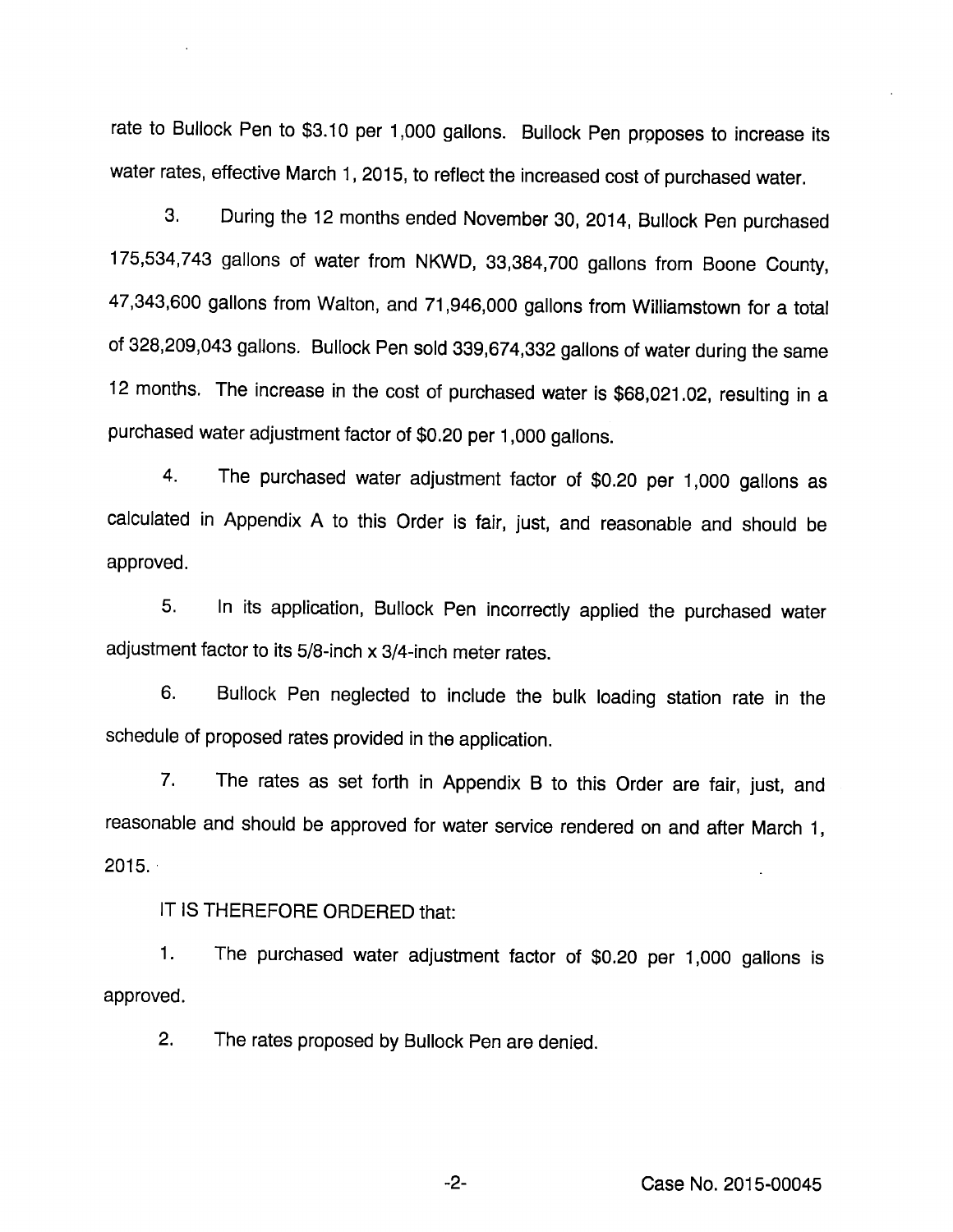3. The rates as set forth in Appendix Bare approved for service rendered on or after March 1, 2015.

4. Within 20 days of the date of this Order, Bullock Pen shall file with the Commission, using the Commission's electronic Tariff Filing System, revised tariff sheets showing the rates approved herein.

By the Commission



**ATTES**T Executive Director

Case No. 2015-00045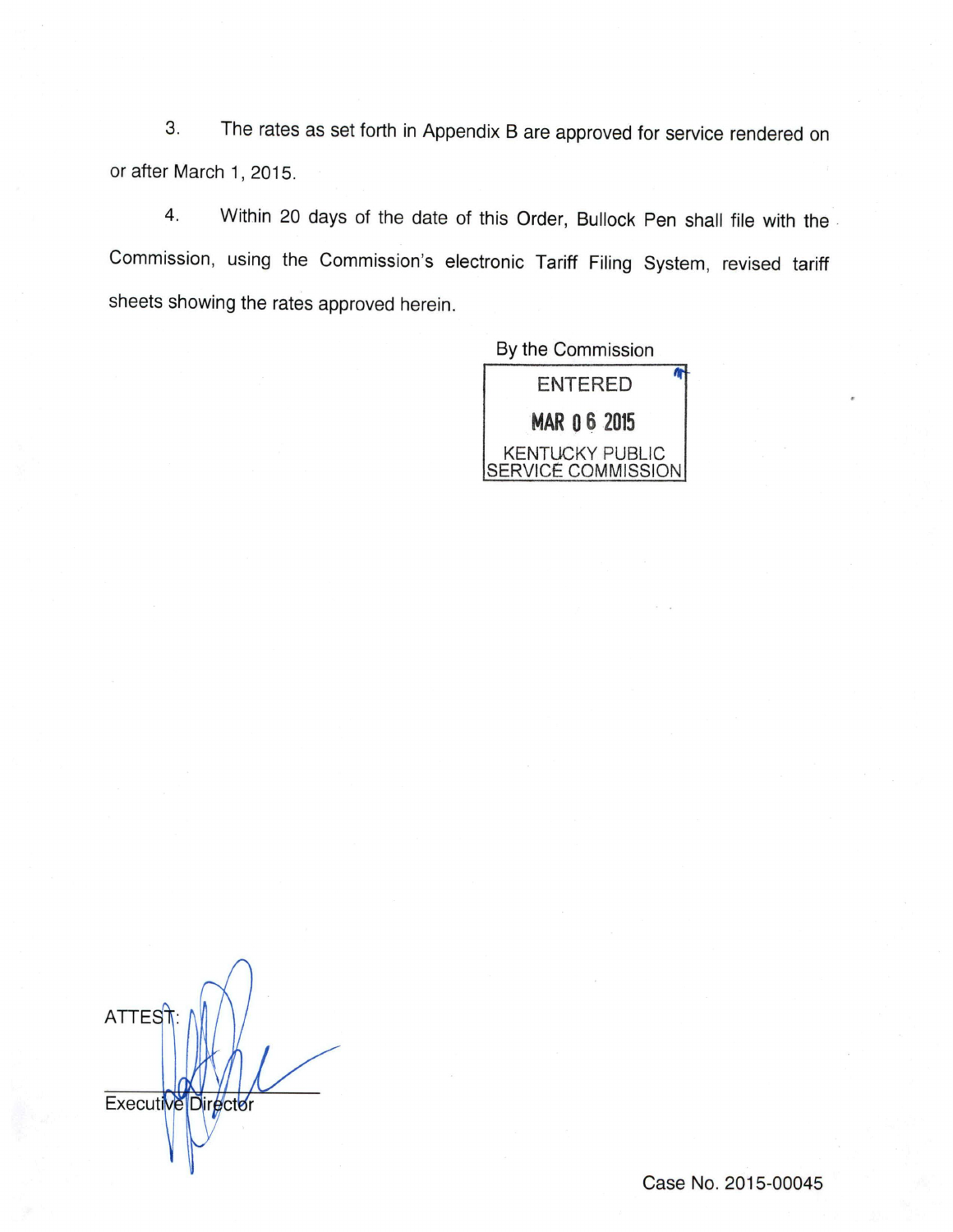# APPENDIX A

# APPENDIX TO AN ORDER OF THE KENTUCKY PUBLIC SERVICE COMMISSION IN CASE NO. 2015-00045 DATED **MAR 0 6 2015**

| <b>NKWD</b>                                                    | <b>New Rate</b>                                          |                                                | <b>Base Rate</b>                                                  |
|----------------------------------------------------------------|----------------------------------------------------------|------------------------------------------------|-------------------------------------------------------------------|
| Purchases in gallons<br>Volumetric rate                        | 175,534,743<br>\$3.26/1,000<br>\$<br>572,243.26          |                                                | 175,534,743<br>$\frac{$8, 3.13/1,000}{$549,423.75}$<br>549,423.75 |
| Boone County<br>Purchases in gallons<br>Volumetric rate        | 33,384,700<br>3.54/1,000<br><u>କ</u><br>\$<br>118,181.84 |                                                | 33,384,700<br>3.44/1,000<br>114,843.37                            |
| Walton<br>Purchases in gallons<br>Volumetric rate              | 47,343,600<br>\$<br>4.24/1,000<br>\$<br>200,736.86       | <u>\$</u><br>\$                                | 47,343,600<br>4.07/1.000<br>192,688.46                            |
| Williamstown<br>Purchases in gallons<br><b>Volumetric rate</b> | 71,946,000<br>3.10/1,000<br>\$<br>\$<br>223,032.60       | <u>\$</u><br>\$                                | 71,946,000<br>2.63/1,000<br>189,217.98                            |
|                                                                | Increased water cost                                     | \$68,021.02                                    |                                                                   |
| Increased water cost<br>Divided by gallons sold/1,000          |                                                          | 68,021.02<br>\$<br>339,674,332<br>\$<br>0.2002 |                                                                   |
| Purchased water adjustment factor                              |                                                          | \$0.20 per 1,000 gallons                       |                                                                   |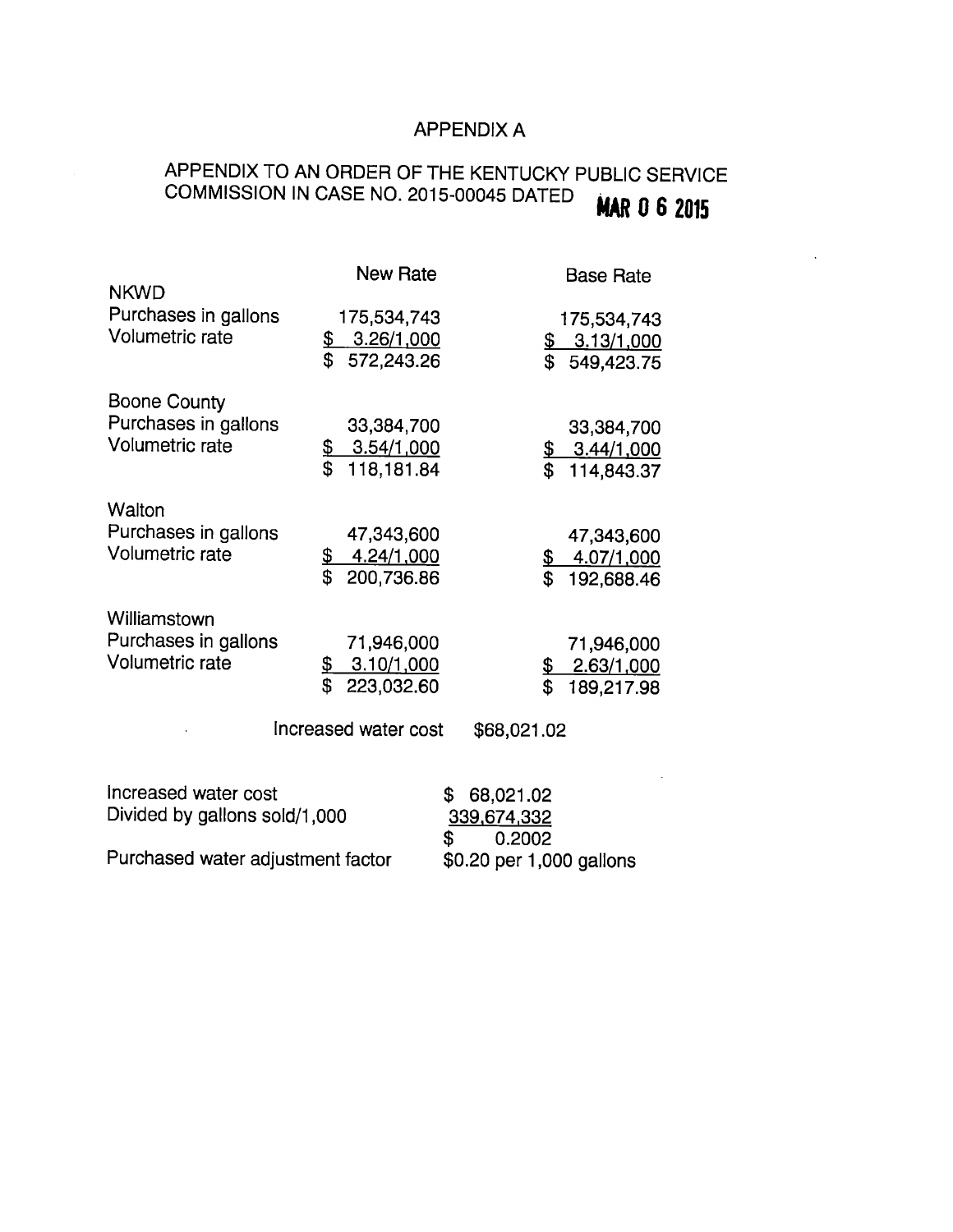## APPENDIX B

# APPENDIX TO AN ORDER OF THE KENTUCKY PUBLIC SERVICE COMMISSION IN CASE NO. 2015-00045 DATED MAR 0 6 2015

The following rates and charges are prescribed for the customers in the area served by Bullock Pen Water District. All other rates and charges not specifically mentioned herein shall remain the same as those in effect under authority of the Commission prior to the effective date of this Order.

#### **Monthly Water Rates**

| 5/8-inch X 3/4-inch Meter   |                      |                     |  |  |
|-----------------------------|----------------------|---------------------|--|--|
|                             | First 2,000 Gallons  |                     |  |  |
|                             |                      | Next 3,000 Gallons  |  |  |
| Next                        |                      | 5,000 Gallons       |  |  |
|                             |                      | Next 10,000 Gallons |  |  |
|                             | Over 20,000 Gallons  |                     |  |  |
| 1-inch Meter                |                      |                     |  |  |
|                             | First 5,000 Gallons  |                     |  |  |
|                             | Next 5,000 Gallons   |                     |  |  |
|                             | Next 10,000 Gallons  |                     |  |  |
|                             | Over 20,000 Gallons  |                     |  |  |
| <u>1 1/2-inch Meter</u>     |                      |                     |  |  |
|                             | First 10,000 Gallons |                     |  |  |
|                             | Next 10,000 Gallons  |                     |  |  |
|                             | Over 20,000 Gallons  |                     |  |  |
| <u>2-inch Meter</u>         |                      |                     |  |  |
|                             | First 20,000 Gallons |                     |  |  |
|                             | Over 20,000 Gallons  |                     |  |  |
| <b>Bulk Loading Station</b> |                      |                     |  |  |
|                             |                      |                     |  |  |

\$ 26.99 Minimum Bill 9.00 per 1,000 Gallons 8.16 per 1,000 Gallons 7.31 per 1,000 Gallons 6.46 per 1,000 Gallons

- \$ 53.99 Minimum Bill 8.16 per 1,000 Gallons 7.31 per 1,000 Gallons 6.46 per 1,000 Gallons
- \$ 94.79 Minimum Bill 7.31 per 1,000 Gallons 6.46 per 1,000 Gallons
- \$167.89 Minimum Bill 6.46 per 1,000 Gallons
- \$ 7.18 per 1,000 Gallons